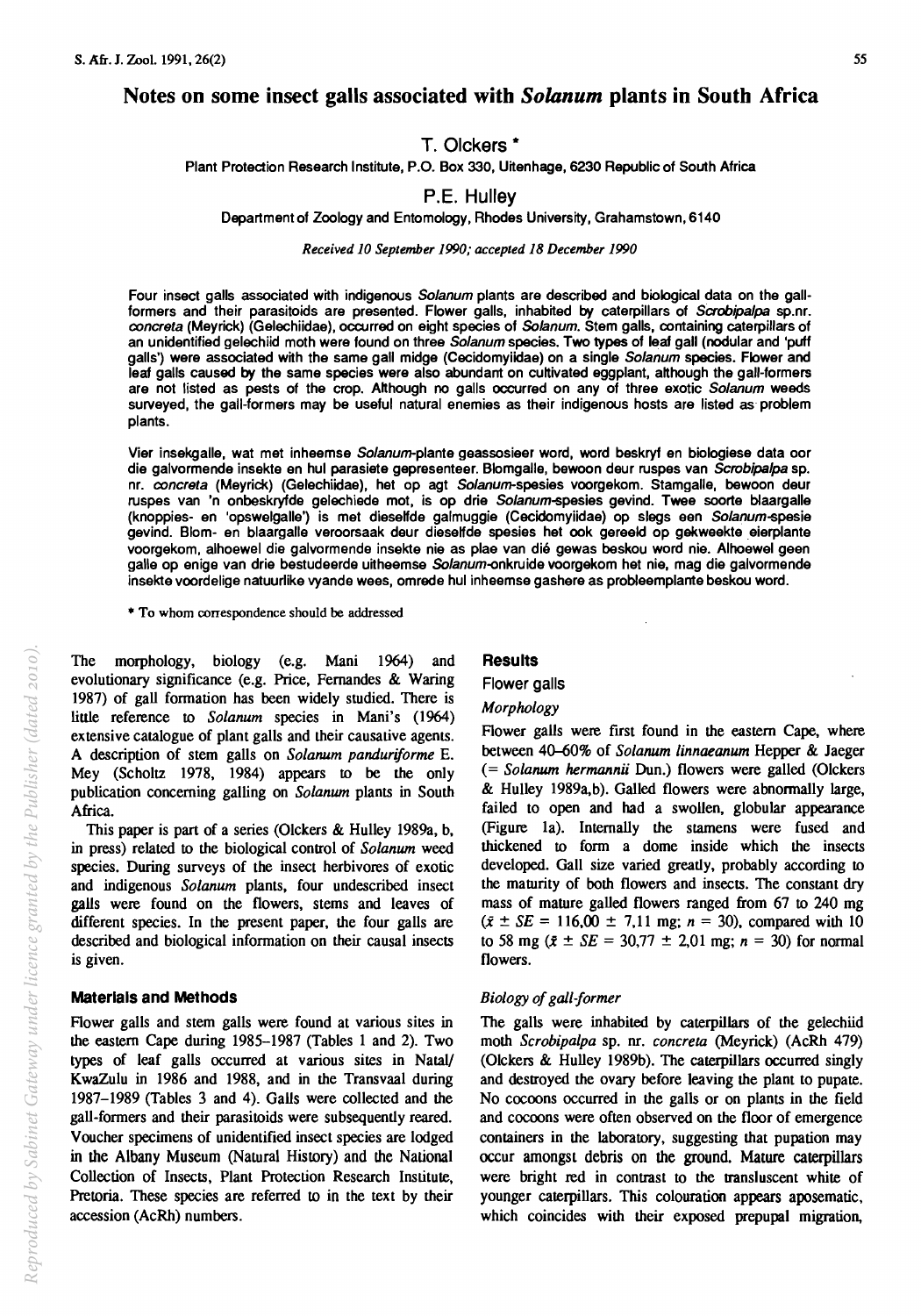

figure 1 Galls associated with *Solanum* species (not drawn to scale). (a) Flower gall of *Scrobipalpa* sp. nr. *concreta* (Gelechiidae) and nonnal flower of *Solanum linnaeanum.* (b) Stem gall of gelechiid moth AcRh 481 on *Solanum rigescens* (c) Clusters of nodular leaf galls of cecidomyiid AcRh 609 on the undersurface of a leaf of *Solanum panduriforme.* (d) 'Puff galls' involving cecidomyiid AcRh 609 and an unidentified fungus on the leaves of *Solanum pandwiforme.* 

although it is not known whether the larvae are distasteful or toxic. Emerging moths were 6-8 mm long and off-white in colour.

The oligophagous. nature of the moth was indicated by its occurrence on eight indigenous *Solanum* species. The flowers of *Solanum rigescens* Jacq. and *Solanum coccineum*  Jacq. in the eastern Cape were also attacked (Olckers & Hulley 1989b). For unknown reasons, these flowers did not have a galled appearance, so that only dissection could confirm caterpillar infestation. However, galls were abundant on S. *panduri/orme* throughout Natal (Olckers & Hulley in press) and the Transvaal, and were also encountered on *Solanum incanum* L. and *Solanum* cf. *acanthoideum* E. Mey in Natal, and on *Solanum giganteum* Jacq. and *Solanum tomentosum* L. in the eastern Cape. Galls were also common on *Solanum melongena* L. (eggplant, brinjals), where this crop is cultivated in both the eastern Cape and eastern Transvaal.

# *Parasitoids*

Two braconids, *Apanteles* sp. (AcRh 477) and *Bracon* sp. 1 (AcRh 510), emerged from the galls. Small reddish ectoparasitic larvae were found attached to the exterior of some caterpillars. These were probably the larvae of *Bracon* sp. I, since southern African *Apanteles* species are all endoparasitoids (Prinsloo & Eardley 1985). Both braconids were solitary; parasitized galls always yielded a single parasitoid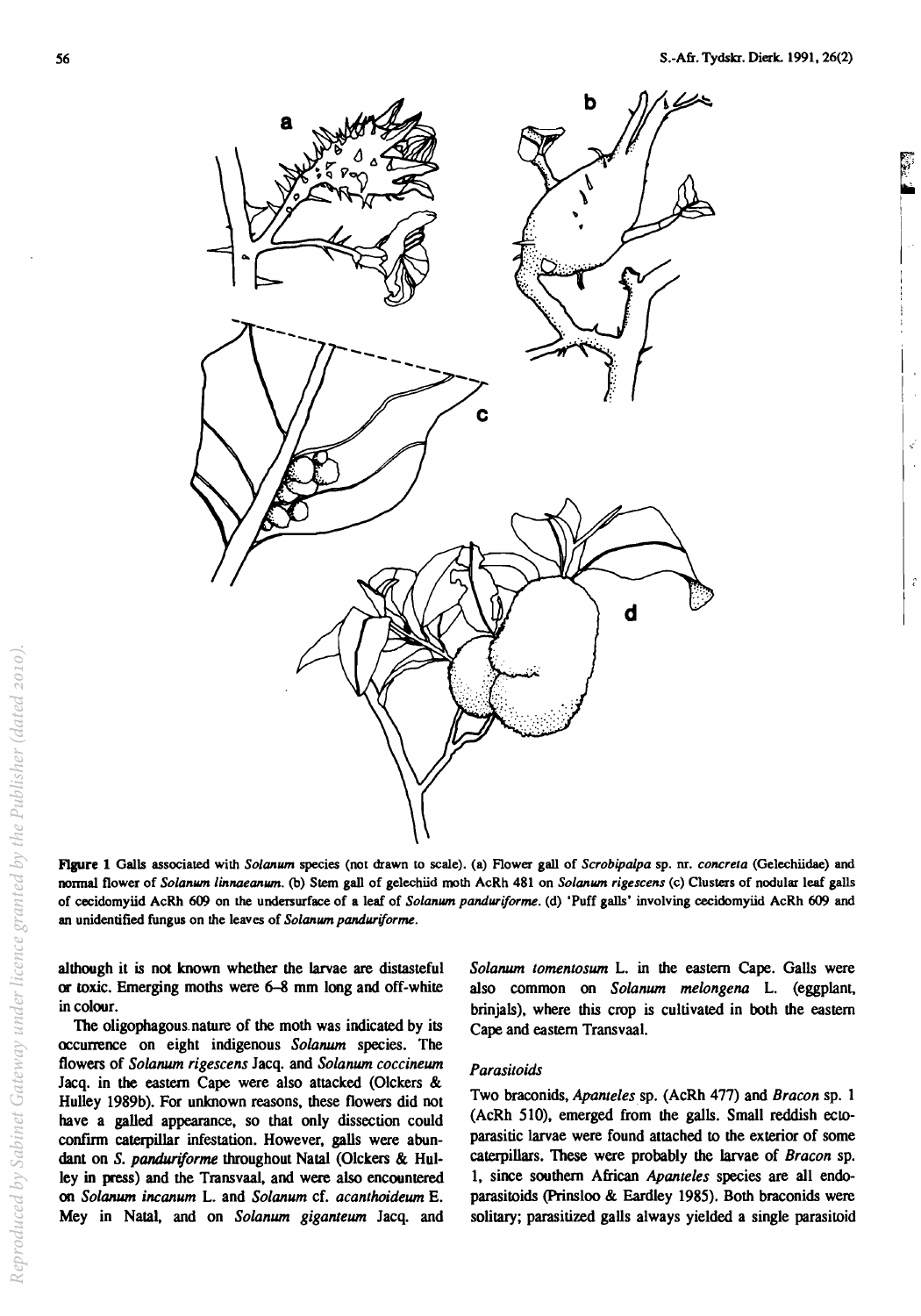cocoon. A single individual of *Perilampus* sp. (perilampidae; AcRh 608) was reared, which was possibly a hyperparasitoid since most species in this family are hyperparasitic (Prinsloo 1980).

The numbers of *Apanteles* sp. and *Bracon* sp. 1 reared in relation to emerged hosts is shown in Table 1. The percentage parasitism was conservatively estimated by considering only the galls where either a moth or a parasitoid emerged; empty galls and those with desiccated caterpillars were excluded. Percentage parasitism varied from 0% in smaller samples to 70%, with a mean of 39,2%. Percentage parasitism by *Bracon* sp. 1 and *Apanteles* sp. was 23,2% and 16% respectively.

# Stem galls

### *Morphology*

Large spherical stem galls that appeared identical to those described on S. *panduriforme* by Scholtz (1978, 1984) were encountered on this species, and on S. *incanum* in the Transvaal. However, a different stem gall was observed on S. *coccineum* and S. *rigescens* in the eastern Cape (Olckers & Hulley 1989a). These galls were much smaller and fusiform in shape and often bore numerous thorns (Figure lb). They were usually single-chambered, although up to three separate occupied chambers sometimes occurred. Each chamber harboured a single insect The galls were 7-32 mm in length  $(\bar{x} \pm SE = 15,74 \pm 0,62 \text{ mm}; n = 58)$  and 3-12 mm in width  $(\bar{x} \pm SE = 7,10 \pm 0,22 \text{ mm}; n = 58)$ .

## *Biology of gall-former*

The galls were inhabited by caterpillars of an unidentified gelechiid moth (AcRh 480 and 481 on S. *coccineum* and S. *rigescens* respectively) (Olckers & Hulley 1989a). The developing caterpillars chewed away a small circular section of the gall wall, leaving only the thin epidermal layer, where the moths emerged. This behaviour occurs in

> **Table 1** Numbers of Scrobipalpa sp. nr. concreta moths and parasitoids reared from flower galls of Solanum linnaeanum collected in the eastern Cape

|                                     |       | Parasitoids |    |  |  |
|-------------------------------------|-------|-------------|----|--|--|
| Locality                            | Moths | Ap          | Bг |  |  |
| Grahamstown<br>$(3326)$ BC)         | 35    | 11          | 16 |  |  |
| Ń<br>Near Grahamstown<br>(3326 AD)  | 5     |             | 0  |  |  |
| Keiskama River Bridge<br>(3327 AB)  | 23    | 3           | 2  |  |  |
| Cintsa Mouth<br>$(3228 \text{ CC})$ | 3     | 0           | Ω  |  |  |
| East London<br>$(3327 \text{ AA})$  | 3     | Λ           | Λ  |  |  |
| <b>Near Seaview</b><br>$(3325$ CD)  | 7     | ٢           | 11 |  |  |

Ap *Apanleles* sp. (Braconidae) (AcRh 4TI)

Br *Bracon* sp. 1 (Braconidae) (AcRh 510)

many gall-forming Lepidoptera (Mani 1964). The caterpillars lined the gall chambers with silk and pupated facing the exit The ruptured 'exit window' and presence of scales around the exit hole was indicative of emergence, although moths were occasionally trapped inside. This emergence behaviour differed from that of the gelechiid, *Scrobipalpa incola* (Meyrick), on S. *panduriforme* (Scholtz 1978, 1984). These galls dehisced by a circular stopper-like lid which fell off, revealing the exit hole. The only visible difference between occupied galls and old galls of the present gelechiid was the presence of emergence holes in the latter. The moths were 8-10 mm long and were a speckled shiny gold colour, which made them cryptic on the thorny stems of the plants.

These gelechiid moths appeared to have a narrower host range than those causing the flower galls, since apart from the two hosts mentioned, galls were found only on S. *tomentosum* in the eastern Cape. The galls were relatively localized and often occurred in large numbers on individual plants, while neighbouring plants were unaffected. Only 8 out of 30 (27%) S. *coccineum* plants, growing together near Tarkastad (3126 CD), showed at least one gall. Similarly, only three out of 30 (10%) S. *rigescens* plants, growing together near Port Alfred (3326 DB), were galled. This observation may be explained by the emerging moths remaining and ovipositing on the same plants. Some support for this conclusion came from the moths' behaviour in the laboratory. Moths that had emerged remained. at least during the day, on the twigs upon which they are effectively camouflaged, and were never found sitting on the container walls. There is a further possibility of variation in susceptibility amongst the individual plants.

### *Parasitoids*

Four hymenopterous parasitoids emerged from the galls, three of which probably attack the caterpillars. A species of *Apanteies* (Braconidae; AcRh 496), possibly the same species as that reared from flower galls, and *Eurytoma* sp. I (Eurytomidae; AcRh 499) emerged from both S. *coccineum*  and S. *rigescens* galls. A newly described braconid wasp, *Physaraia solanicola* (Donaldson 1989) and an ichneumonid wasp (AcRh 473) emerged only from galls of S. *rigescens* and S. *coccineum* respectively. The eurytomids may be hyperparasitoids, since some Australasian species of *Eurytoma* are known to develop in the cocoons of braconids and ichneumonids (Bouček 1988). All parasitoids appeared to be solitary. Emerging parasitoids chewed tiny holes in the 'exit window' made by the caterpillars, while emerging moths ruptured the entire 'window'. Old parasitized galls could thus be distinguished from non-parasitized galls by the emergence holes.

The frequency of parasitoids in relation to moths is shown in Table 2. Percentage parasitism was calculated as above. Of the S. *coccineum* galls examined from different sites, 42,1% were parasitized. The parasitism was made up as follows: *Eurytoma* sp. 1 (20,3%), *Apanteles* sp. (12,8%) and the ichneumonid (9%). Similarly, of the S. *rigescens*  galls examined. 40% were parasitized. This parasitism was made up as follows: *Apanteles* sp. (21,8%), *Physaraia* sp. (14,6%) and *Eurytoma* sp. 1 (3,6%). The fact that the same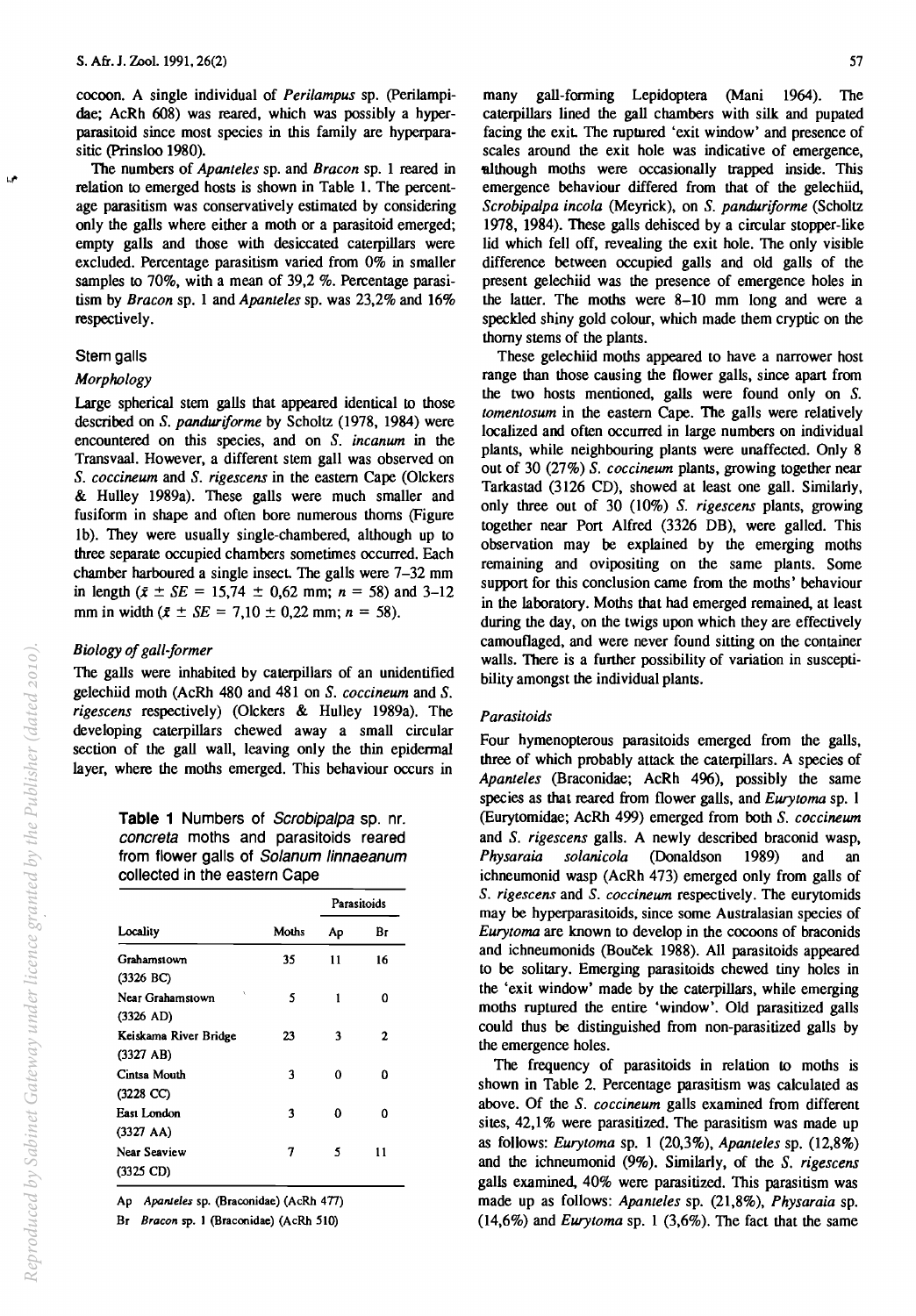**Table 2** Numbers of gelechiid moths and parasitoids reared from stem galls of Solanum coccineum and S. rigescens collected in the Cape Province

|                                        |          | Parasitoids    |                |                   |    |  |  |
|----------------------------------------|----------|----------------|----------------|-------------------|----|--|--|
| Locality                               | Moths    | Ap             | Eu             | Ic                | Ph |  |  |
| S. coccineum                           |          |                |                |                   |    |  |  |
| Near Bedford<br>$(3226 \text{ CA})$    | 60       | 9              | 16             | 0                 | 0  |  |  |
| Grahamstown<br>(3326 AD)               | 6        | 6              | 0              | $12 \overline{ }$ | 0  |  |  |
| <b>Near Graaff-Reinet</b><br>(3224 AD) | 8        | $\overline{2}$ | 5              | $\Omega$          | 0  |  |  |
| Near Tarkastad<br>$(3126$ CD)          | $\Omega$ | $\bf{0}$       | $\overline{2}$ | 0                 | 0  |  |  |
| Near Montagu<br>(3320 CD)              | 3        | 0              | 4              | $\Omega$          | 0  |  |  |
| S. rigescens                           |          |                |                |                   |    |  |  |
| Near Grahamstown<br>(3326 AD)          | 10       | 1              | 0              | 0                 | 1  |  |  |
| Grahamstown<br>$(3326 \text{ BC})$     | 7        | 0              | 1              | 0                 | 2  |  |  |
| <b>Near Bathurst</b><br>$(3326$ BD)    | 7        | 8              | 1              | 0                 | 5  |  |  |
| Port Alfred<br>$(3326)$ DB)            | 9        | 3              | 0              | 0                 | 0  |  |  |

Ap *Apanteles sp.* (Braconidae) (AcRh 496)

Eu *Eury/oma* sp. 1 (Eurytomidae) (AcRh 499)

Ic *Ichneumonidae* (AcRh 473)

Ph *Physaraia solanicola* (Braconidae) (AcRh 494)

two parasitoids emerged from galls on both S. *coccineum*  and S. *rigescens* is a further indication that the galls are probably caused by the same moth.

#### Nodular leaf galls

#### *Morphology*

These were first noted in Natal and later in the Transvaal, on S. *panduriforme.* The nodules were small (2-4 mm long) and were clustered along the midribs and major veins on the leaf undersurfaces (Figure lc). A covering of leaf trichomes, which was denser than on the remainder of the leaf surface, gave the nodules a hairy appearance. The galls were single-chambered and each chamber harboured a single insect larva. A total of 41 galled leaves sampled showed an average of eight galls per leaf. However, the galls were often numerous, with up to 40 concentrated on a leaf.

### **Biology of gall-former**

The nodules were inhabited by larvae of an unidentified gall midge (Cecidomyiidae; AcRh 609), which as adults were 3-4 mm long. Late-instar larvae chewed their way out of the galls and positioned themselves about halfway out, before they pupated, providing an easy exit for the emerging midges.

**Table 3** Numbers of cecidomyiid flies and parasitoids reared from nodular leaf galls of Solanum panduriforme collected in Natal and the Transvaal

|                      |              | Parasitoids    |              |                |          |             |          |    |
|----------------------|--------------|----------------|--------------|----------------|----------|-------------|----------|----|
| Locality             | Flies        | Ea             | Ev           |                |          | Bn Te Om Oe |          | Eu |
| <b>Natal</b>         |              |                |              |                |          |             |          |    |
| Near Mapelane        | 1            | 17             | 0            | 0              | 4        | 3           | 0        | 0  |
| $(2832 \text{ CA})$  |              |                |              |                |          |             |          |    |
| Near Mbazwana        | 1            | 0              | 0            | 6              | 0        | 0           | 0        | o  |
| $(2732 \text{ CB})$  |              |                |              |                |          |             |          |    |
| Mkuzi Game Reserve 1 | 1            | 38             | $\mathbf{2}$ | 0              | 0        | 0           | 0        | 0  |
| $(2732 \text{ CA})$  |              |                |              |                |          |             |          |    |
| Mkuzi Game Reserve 2 | 1            | $\overline{2}$ | $\Omega$     | 0              | $\Omega$ | 0           | 0        | 0  |
| $(2732 \text{ CA})$  |              |                |              |                |          |             |          |    |
| Near Nkwalini        | $\bf{0}$     | 13             | 0            | 4              | 0        | 0           | 0        | 0  |
| $(2831\,\text{DA})$  |              |                |              |                |          |             |          |    |
| Transvaal            |              |                |              |                |          |             |          |    |
| Groot Marico Nature  | 34           | $\Omega$       | $\Omega$     | $\Omega$       | $\Omega$ | 0           | $\Omega$ | 0  |
| Reserve (2526 CB)    |              |                |              |                |          |             |          |    |
| Lower Sabie          | $\mathbf{2}$ | 7              | 0            | 3              | 0        | 0           | 7        | 1  |
| (2531 BB)            |              |                |              |                |          |             |          |    |
| Near Masalal         | 12           | 0              | 0            | 0              | 0        | 0           | 0        | 0  |
| (2230 DB)            |              |                |              |                |          |             |          |    |
| Pilanesberg Nature   | 1            | 21             | 0            | $\overline{2}$ | 0        | 0           | $\Omega$ | 1  |
| Reserve 1 (2527 AA)  |              |                |              |                |          |             |          |    |
| Pilanesberg Nature   | 9            | 0              | 0            | 0              | 0        | 0           | 0        | 10 |
| Reserve 2 (2527 AA)  |              |                |              |                |          |             |          |    |
| Thabazimbi           | 7            | $\Omega$       | $\Omega$     | 0              | $\Omega$ | 0           | 0        | 0  |
| $(2427 \text{ CB})$  |              |                |              |                |          |             |          |    |

Ea *Eury/oma* sp. 2 (Ewytomidae) (AcRh 612)

Ey *Eury/oma* sp. 3 (Eurytomidae) (AeRh 613)

Bn *Braeonidae* (AeRh 614)

Te *Tetrastichus* sp. 1 (Eulophidae) (AcRh 635)

Om *Omphale* sp. 1 (Eulophidae) (AeRh 637)

Oe *Omphale* sp. 2 (Eulophidae) (AeRh 638)

Eu *Ewpelmidae* (AeRh 628)

The cecidomyiids appeared to be host specific since we found galls only on S. *panduriforme* in Natal and the Transvaal. However, galls were later found on neglected cultivations of S. *melongena* in the eastern Transvaal, where S. *panduriforme* grew in close proximity. No galls were encountered on S. *melongena* in the Cape Province, where S. *panduriforme* does not normally occur.

#### *Parasitoids*

Galls collected at different sites in Natal were very heavily parasitized (95,7%); only four midges were reared compared with 89 parasitoids (Table 3). Galls collected in the Transvaal were considerably less parasitized (44,4%); 65 midges were reared compared with 52 parasitoids (Table 3). Seven parasitoid species were collected in the two regions. A eurytomid *(Eurytoma* sp. 2; AcRh 612) and a braconid (AcRh 614) occurred in both regions. Two eulophids *(Tetrastichus* sp.l; AcRh 635 and *Omphale* sp. 1; AcRh 637) and another eurytomid *(Eurytoma* sp. 3; AcRh 613) occurred only in Natal. A second *Omphale* (sp. 2, see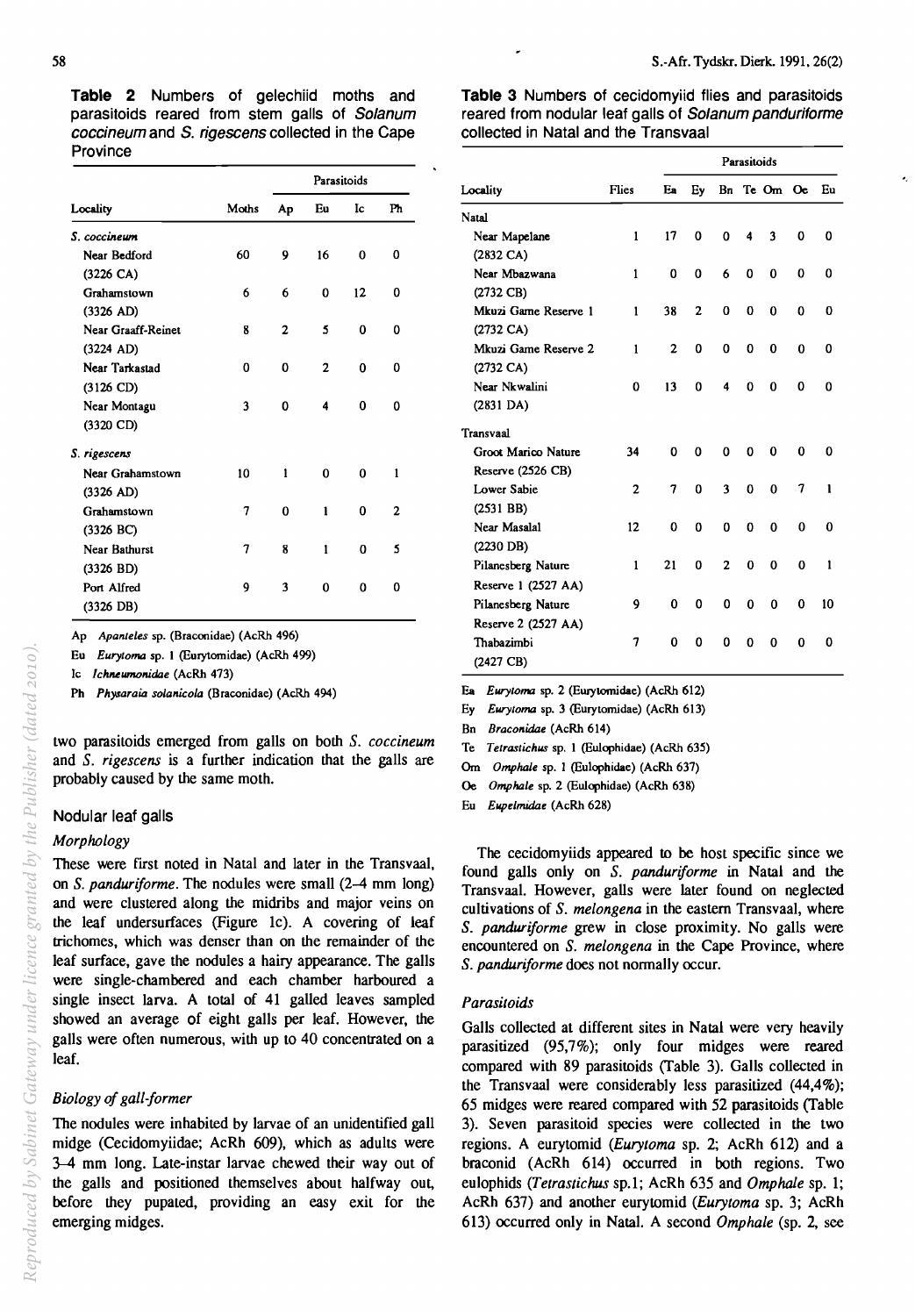below) should probably be included in this group as well; it emerged from nodular galls in the Transvaal and is present in Natal, since it emerged from 'puff galls' (below) collected there. The eulophid *(Omphale* sp. 2; AcRh 638) and a eupelmid (AcRh 628) occurred only in the Transvaal.

In Natal, *Eurytoma* sp. 2 was the most abundant species and accounted for 75,3% of the parasitism. The braconid contributed 10,8%, while the other three species were rare, constituting the remaining 9,6%. In the Transvaal, *Eurytoma* sp. 2 was also the most abundant species, causing 23,9% of the parasitism. The eupelmid accounted for 10,3% and *Omphale* sp. 2 and the braconid. 5,9% and 4,3% respectively. The eurytomids may be hyperparasitoids of braconids, like some of the Australasian species of *Eurytoma*  (Bourek 1988). *Omphale* species have been recorded as endoparasitoids of cecidomyiid larvae in Australasia and elsewhere (BouCek 1988), while eupelmids have been associated with cecidomyiids in South Africa (Prinsloo 1980). If *Eurytoma* sp. 2 is indeed a hyperparasitoid it may, in addition to attacking braconids, also parasitize *Omphale*  spp. and the eupelmid, as one would have expected them to occur in higher numbers, owing to their known association with cecidomyiids.

# 'Puff galls'

### *Morphology*

Like the nodular galls, these galls are formed on leaves of S. *panduriforme* and were noted only in Natal and the Transvaal. The galls were compound structures and also often clumped together. Galls varied greatly in size and large specimens reached 70 mm in diameter. The galled part of the leaf was greatly thickened. distorted and pulpy and was covered by a dense layer of trichomes. These abnormally long trichomes, 3–6 mm in length, increased the apparent size of the galls and conferred a 'puff-ball' appearance (Figure Id). Internally the gall comprised a pulpy mixture of plant and fungal tissue which, when desiccated, had a fibrous non-cellular appearance. Within this matrix, the gall tissue was more solid and comprised numerous small isolated chambers, 1-3 mm in diameter. These chambers contained developing insect larvae.

# **Biology of gall-former**

Cecidomyiids emerging from the 'puff galls' appeared to be the same as the species (AcRh 609) reared from the nodular galls. It is likely that the morphology of the 'puff galls' is related to a species of fungus found in them. Similar fungi occur in other cecidomyiid galls (MJ. Morris pers. comm.). The fungus is a non-sporulating type and may thus rely on the cecidomyiids for dispersal. Emerging flies presumably transport fungal mycelia to new sites of oviposition and subsequent gall formation. Nodular galls are presumably produced by the flies in the absence of the fungus. Further evidence that the same cecidomyiid causes both galls is that three of the 10 parasitoids emerging from nodular or 'puff galls' are common to both.

The cecidomyiid larvae develop singly in the central chambers and later vacate them prior to pupation. Lateinstar larvae tunnel through the plant-fungal matrix and pupate in the dense trichome layer. In contrast to the

**Table 4** Numbers of cecidomyiids, saprophagous flies and parasitoids reared from 'puff galls' of Solanum panduriforme collected in Natal

|                                      |     |                               |                         | Flies<br>Parasitoids |                    |  |  |  |                              |      |          |     |
|--------------------------------------|-----|-------------------------------|-------------------------|----------------------|--------------------|--|--|--|------------------------------|------|----------|-----|
| Locality                             | Ce. | Sc Ph Dr Ag Cl Ey Cy Bd Om Oe |                         |                      |                    |  |  |  |                              |      |          | Ts  |
| Near Mapelane<br>(2832 AD)           |     | 0 0 0 0 6 0 9 7 1             |                         |                      |                    |  |  |  |                              | - 0  | $\Omega$ | - 0 |
| Near Mapelane<br>$(2832 \text{ CA})$ | 38  |                               |                         |                      | 2 6 11 0 10 0 0 54 |  |  |  |                              | - 0  | - 0      |     |
| Near St Lucia<br>(2832 AD)           | 77  | 34                            | $\overline{\mathbf{4}}$ |                      | $0\quad 0$         |  |  |  | $0 \quad 0 \quad 0 \quad 38$ | 2 29 |          | -39 |

- Ce Cecidanyiidae (AcRh 609)
- Sc Sciaridae (AcRh 634)
- Ph Phoridae (AcRh 642)
- Dr Drosophilidae (AcRh 641)
- Ag Agromyzidae (AcRh 610)
- Cl Chloropidae (AcRh 632)
- Ey *Euryloma* sp. 3 (Eurytomidae) (AcRh 613)
- Cy Cynipidae (AcRh 611)
- Bd Braconidae (AcRh 643)
- Om *Omphale* sp. 1 (Eulophidae) (AcRh 637)
- Oe *Omphale* sp. 2 (Eulophidae) (AcRh 638)
- Ts *Telraslichus* sp. 2 (Eulophidae) (AcRh 640)

nodular galls, numerous saprophagous flies such as sciarids (AcRh 634), phorids (AcRh 642), drosophilids (AcRh 641), chloropids (AcRh 632) and agromyzids (AcRh 610), were also associated with the 'puff galls'. These presumably fed as larvae on the fungus and were not consistently present as was the cecidomyiid. Sciarids were the most common of these secondary invaders (Table 4), and pupae of these and other flies were also found embedded in the trichome layer.

### *Parasitoids*

Large numbers of parasitoids emerged from the galls which were all collected in Natal (Table 4). These comprised six species but, owing to the many possible dipteran hosts, it was difficult to confirm their host relationships. Species previously reared from nodular galls in Natal included *Eurytoma* sp. 3 (AcRh 613), *Omphale* sp. 1 (AcRh 637) and *Omphale* sp. 2 (AcRh 638). New species included a braconid (AcRh 643), cynipid (AcRh 611) and another eulophid, *Tetrastiehus* sp. 2 (AcRh 640). As in the nodular galls, *Omphale* species may parasitize the cecidomyiids, while *Eurytoma* sp. 3 may be a hyperparasitoid (Bouček 1988). The braconid and *Tetrastiehus* sp. 2 seem likely to attack the cecidomyiid. since a similar braconid and species of *Tetrastiehus* emerged from nodular galls in Natal. The cynipids may parasitize one or more of the secondary invaders as they were the only family not associated with nodular galls.

The braconid was the most abundant species and comprised 49.5% of the parasitoids reared (Table 4), *Telrasliehus* sp. 2 and *Omphale* sp. 2 comprised 25,3% and 15,6% respectively, while *Eurytoma* sp. 3, *Omphale* sp. 1 and the cynipid accounted for the remaining 9,6%.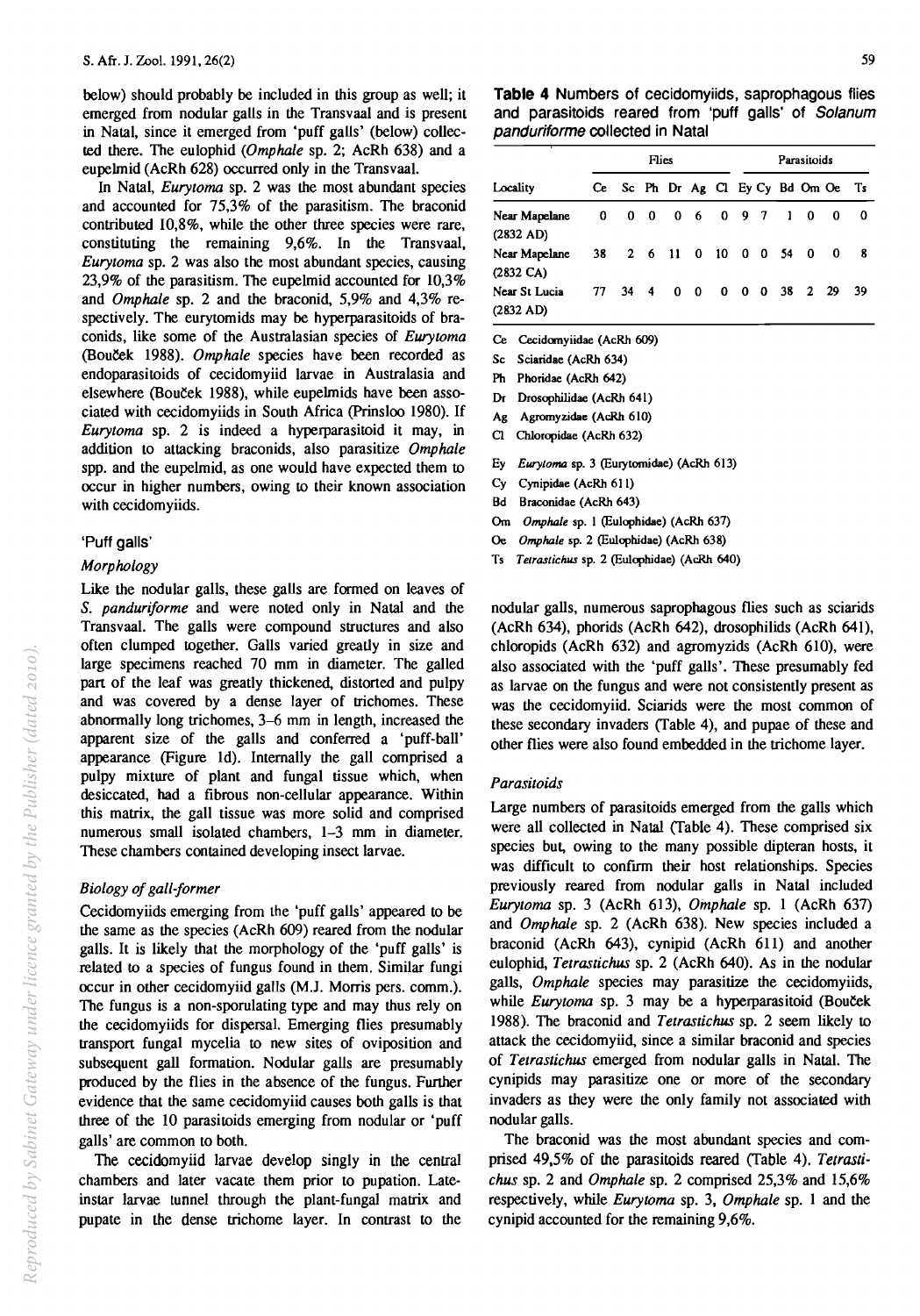# **DiScussion**

The parasitic ichneumonid and *P. solanicola* were reared only from S. *coccineum* and S. *rigescens* galls, respectively. This was not a geographic effect as the galls were all collected in the Albany area. Although parasitism was similar on the two plants, the activity of *Eurytoma* sp. I was greater on S. *coccineum*. The specificity of these parasites may be caused by phytochemical cues.

In the case of the 'puff galls', a mutualistic relationship seems to exist between the cecidomyiids and the fungus, as the insects may use the fungus as a supplementary food source (MJ. Morris pers. comm.). If this is true, the nodular galls may be abnormal and caused by a failure of the mycelia to either attach to the flies or survive on the affected leaves. Both nodules and 'puff galls' have been found on the same plants and even on the same leaves. The similarity in parasitoids reared from nodular and 'puff galls' supports the idea that both galls are caused by the same cecidomyiid. In the Natal samples, the ratio of parasitoids to cecidomyiids reared was approximately 2: 1 for the 'puff galls' and approximately 22: 1 for the nodular galls, suggesting that the cecidomyiids suffer less parasitism in the 'puff galls'. Larvae developing in the 'puff galls' thus seem less parasitized, probably because they develop deep within the pulpy plant-fungal matrix which may act as a barrier to ovipositing parasitoids. Furthermore, their pupae are less exposed in the dense trichome layer, compared with pupae protruding from the nodular galls.

The flower galls of S. *linnaeanum* may have a negative influence on host fitness, since many galls act as sinks for essential nutrients (Price *et al.* 1987). They are nearly four times the size of normal flowers and seem likely to cause a significant nutrient drain, quite apart from the destruction of the ovaries by the larvae. The potential effects of the stem and the two leaf galls are more difficult to assess, since their effects are not likely to be as direct as those of the flower galls.

Although flower galls and the two leaf galls were abundant on S. *melongena* cultivations, none of the gall-formers is'a recognized pest (Annecke & Moran. 1982). None of the galls was found on the exotic *Solanum* weeds, *Solanum elaeagnijolium* Cav., *Solanum mauritianum* Scop. and *Solanum sisymbriijolium* Lam. However, species like S. *coccineum.* S. *linnaeanum.* S. *pantiurijorme* and S. *rigescens.*  although indigenous (Gibbs Russell, Weiman, Retief, Immelman, Germishuizen, Pienaar, Van Wyk, Nicholas, De Wet, Mogford & Mulvenna 1987), are listed as problem plants (Wells, Balsinhas, Joffe, Engelbrecht, Harding & Stirton 1986). The gall-formers may thus be regarded as useful natural enemies of these minor weeds.

In South Africa, gall-formers were able to suppress growth and reduce the reproductive potential of weeds like *Hypericum perforatum* L. (Gordon & Neser 1986) and *A. longijolia* (Dennill 1988). Of direct relevance to the present study is the gelechiid, *Frumenta nephelomicta* (Meyrick), which galls the stems and fruit of S. *elaeagnifolium* and was released for the biological control of this weed (Neser, Zimmermann, Erb & Hoffmann. 1990). Although the insect failed to establish, apparently owing to severe drought and small releases (Julien 1987), further releases are intended. The stem galls of *F. nephelomicta* closely resemble those of the indigenous gelechiid which galls the stems of S. *coccineum* and S. *rigescens* and it is possible that parasitoids of this and other gelechiids could attack *F. nephelomicta.*  Numerous cases exist where parasitoids of indigenous phytophages transferred to related biocontrol agents and some prevented establishment (Goeden & Louda 1976).

## **Acknowledgements**

We wish to thank H.R. Hepburn and S.G. Compton for comments on the manuscript as well as G.B. Dennill and V.C. Moran who acted as referees. We are grateful to S.G. Compton, J.S. Donaldson, G.L. Prinsloo and L. Vári for identifying insect specimens. M.J. Morris provided information on the 'puff galls'. We thank the Director, Botanical Research Institute, Pretoria, and A. Jacot Guillarmod for plant identifications. M.M. Clark, S. Neser and H.G. Zimmermann provided some specimens of galled foliage. The Officer in Charge of the Mkuzi Game Reserve provided us with research accommodation and helpful cooperation. The Officer in Charge of the Pilanesberg Nature Reserve is also thanked for allowing collection in the reserve. A. Hulley drew the diagrams in Figure I. This work was supported by research grants from the Department of Agriculture and Water Supply and Rhodes University.

# **References**

- ANNECKE, D.P. & MORAN, V.C. 1982. Insects and mites of cultivated plants in South Africa. Butterworths, Durban. 383 pp.
- BOUČEK, Z. 1988. Australasian Chalcidoidea (Hymenoptera) a biosystematic revision of genera of fourteen families, with a reclassification of species. C.A.B. International, Wallingford. 832 pp.
- DENNILL, G.B. 1988. Why a gall former can be a good biocontrol agent: the gall wasp *Trichilogasler acaciaelongifoliae.* and the weed *Acacia longifolia. Ecol. Enlomol.* 13: 1-9.
- DONALDSON, J.S. 1989. Revision of the braconid genus *Physaraia* Shenefelt (Hymenoptera: Ichneumonoidea). *Sysi. Enlomol.* 14: 15-39.
- GffiBS RUSSELL, G.E., WELMAN. W.G., RETIEF, E., IMMELMAN, K.L., GERMISHUIZEN, G., PIENAAR, B.J., VAN WYK, M., NICHOLAS, A., DE WET, D., MOGFORD, lC. & MULVENNA,J. 1987. List of species of southern African plants, 2nd edn, Part 2. *Mem. 001. Surv.* S. *Afr. No.*  56. Botanical Research Institute, Department of Agriculture and Water Supply, South Africa. 270 pp.
- GOEDEN, R.D. & LOUDA, S.M. 1976. Biotic interference with insects imported for weed control. *Ann. Rev. Enlomol.* 21: 325-342.
- GORDON, A.J. & NESER, S. 1986. The seasonal history of the gall midge, *Zewcidiplosis giardi* Kieffer (Diptera: Cecidomyiidae), an introduced natural enemy of St John's wort, *Hypericum perforalum* L. J. *enl. Soc. slh. Afr. 49:*  115-120.
- JUUEN, M.H. 1987. Biological control of weeds: a world catalogue of agents and their target weeds, 2nd edn. C.A.B. International. Wallingford. 144 pp.